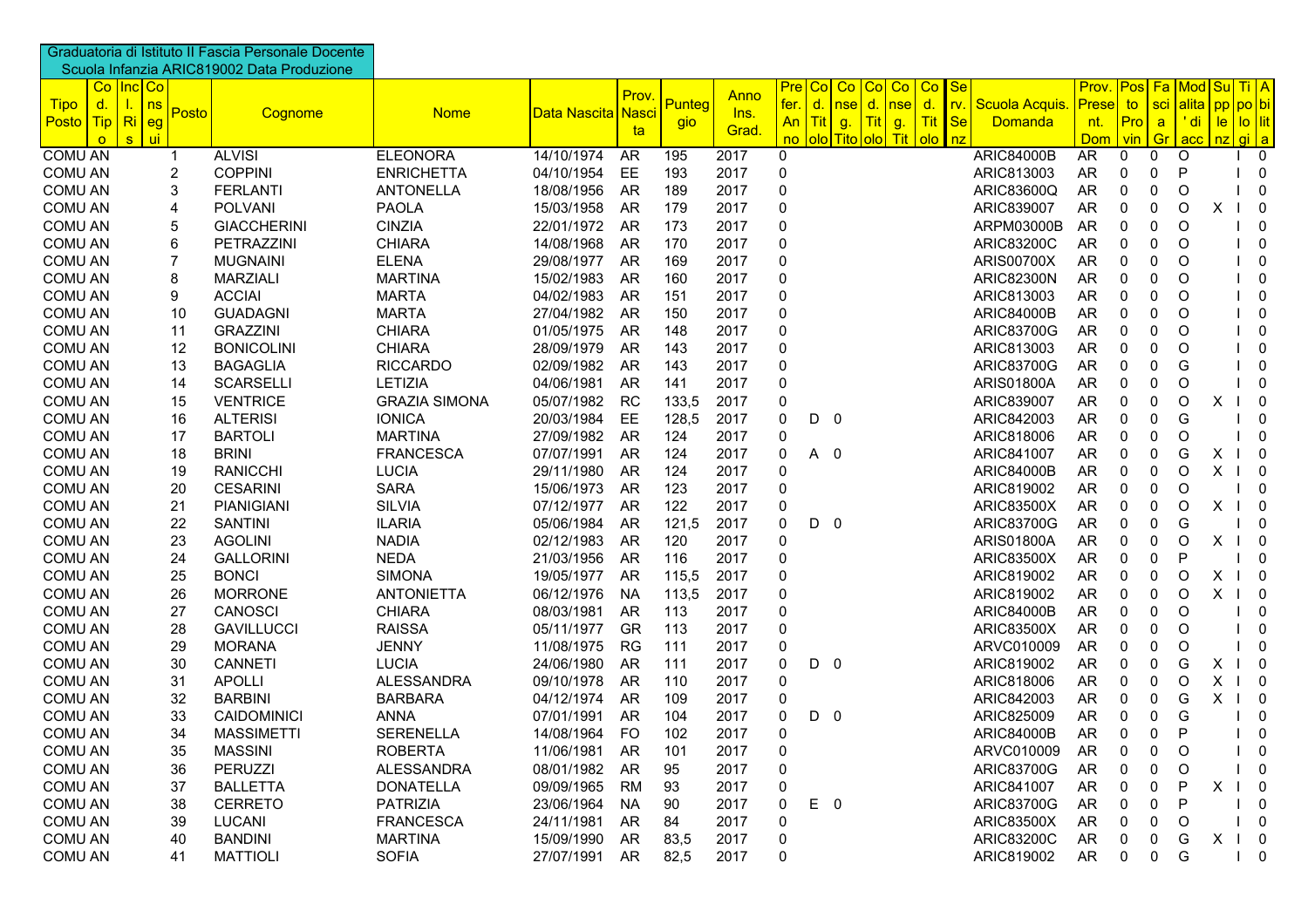| <b>COMU AN</b> | 42 | VADALA            | <b>MARIA STELLA</b>           | 14/05/1969 | CZ        | 82   | 2017 | 0 | <b>ARIC83200C</b> | AR        | 0           | 0           | P       | X<br>$\perp$ | $\overline{\phantom{0}}$ |
|----------------|----|-------------------|-------------------------------|------------|-----------|------|------|---|-------------------|-----------|-------------|-------------|---------|--------------|--------------------------|
| <b>COMU AN</b> | 43 | PEZZOLA           | <b>SILVIA</b>                 | 08/08/1976 | AR        | 81   | 2017 | 0 | <b>ARIC83800B</b> | AR        | 0           | 0           | O       |              | $\overline{0}$           |
| <b>COMU AN</b> | 44 | <b>NASSINI</b>    | <b>SABRINA</b>                | 03/01/1975 | AR        | 80   | 2017 | 0 | ARIC81000G        | AR        | 0           | 0           | O       |              | $\mathbf 0$              |
| <b>COMU AN</b> | 45 | <b>BIZZI</b>      | <b>FEDERICA</b>               | 01/12/1990 | AR        | 79,5 | 2017 | 0 | <b>ARIC82300N</b> | AR        | 0           | 0           | G       |              | 0                        |
| <b>COMU AN</b> | 46 | MAZZESCHI         | <b>ELISA</b>                  | 08/07/1990 | AR        | 79,5 | 2017 | 0 | <b>ARIC82300N</b> | AR        | 0           | 0           | G       |              | 0                        |
| <b>COMU AN</b> | 47 | CAPPELLETTI       | <b>CHIARA</b>                 | 03/04/1971 | AR        | 79   | 2017 | 0 | ARIC819002        | AR        | 0           | 0           | O       | X            | $\overline{\phantom{0}}$ |
| <b>COMU AN</b> | 48 | <b>CIARAMELLA</b> | <b>ROSITA</b>                 | 16/05/1972 | <b>NA</b> | 65   | 2017 | 0 | <b>ARIC83500X</b> | AR        | 0           | 0           | O       |              | - 0                      |
| <b>COMU AN</b> | 49 | <b>MICILLO</b>    | <b>FRANCA</b>                 | 21/06/1972 | CE        | 61,5 | 2017 | 0 | <b>ARIC83200C</b> | AR        | 0           | 0           | P       | X            | $\overline{\mathbf{0}}$  |
| <b>COMU AN</b> | 50 | <b>BIANCHINI</b>  | <b>TERESA</b>                 | 24/05/1959 | <b>AR</b> | 57   | 2017 | 0 | ARIC842003        | <b>AR</b> | 0           | 0           | P       |              | $\overline{0}$           |
| <b>COMU AN</b> | 51 | <b>BURACCHI</b>   | <b>ALESSANDRA</b>             | 05/09/1980 | <b>AR</b> | 56   | 2017 | 0 | ARIC83600Q        | <b>AR</b> | 0           | 0           | O       | X            | $\overline{\phantom{0}}$ |
| <b>COMU AN</b> | 52 | <b>CAPRAI</b>     | <b>VALENTINA</b>              | 29/06/1980 | AR        | 54   | 2017 | 0 | <b>ARIS00400C</b> | AR        | 0           | $\pmb{0}$   | O       |              | $\overline{0}$           |
| <b>COMU AN</b> | 53 | <b>TESTI</b>      | <b>ROSSANA</b>                | 01/01/1970 | AR        | 53   | 2017 | 0 | ARIC81000G        | AR        | 0           | 0           | O       |              | $\overline{\mathbf{0}}$  |
| <b>COMU AN</b> | 54 | DI PUORTO         | <b>ROSA</b>                   | 25/09/1971 | CE        | 49   | 2017 | 0 | ARIC819002        | AR        | 0           | 0           | P       | X            | $\overline{\mathbf{0}}$  |
| <b>COMU AN</b> | 55 | <b>FALSINI</b>    | <b>CHIARA</b>                 | 19/08/1983 | AR        | 48   | 2017 | 0 | <b>ARIC83800B</b> | <b>AR</b> | 0           | 0           | O       |              | $\mathbf 0$              |
| <b>COMU AN</b> | 56 | <b>BARTOLAI</b>   | <b>ROBERTA</b>                | 02/05/1971 | AR        | 47   | 2017 | 0 | ARIC813003        | AR        | 0           | 0           | O       |              | 0                        |
| <b>COMU AN</b> | 57 | <b>FALTONI</b>    | <b>DONATELLA</b>              | 13/01/1961 | AR        | 47   | 2017 | 0 | ARIC81000G        | AR        | 0           | 0           | O       |              | 0                        |
| <b>COMU AN</b> | 58 | <b>USAI</b>       | <b>VERONICA</b>               | 08/08/1980 | <b>LT</b> | 42   | 2017 | 0 | ARIC839007        | <b>AR</b> | 0           | 0           | O       |              | $\Omega$                 |
| <b>COMU AN</b> | 59 | <b>BIGLIAZZI</b>  | <b>TIZIANA</b>                | 08/07/1962 | AR        | 42   | 2017 | 0 | ARIC818006        | <b>AR</b> | 0           | $\mathbf 0$ | P       | X            | $\overline{\mathbf{0}}$  |
| <b>COMU AN</b> | 60 | <b>FORTE</b>      | <b>STEFANIA</b>               | 05/04/1976 | <b>NA</b> | 41   | 2017 | 0 | <b>ARIC83200C</b> | AR        | 0           | 0           | O       | X            | $\overline{\phantom{0}}$ |
| <b>COMU AN</b> | 61 | <b>DICIOCCO</b>   | <b>MERI</b>                   | 16/04/1971 | AR        | 39   | 2017 | 0 | ARIC818006        | AR        | 0           | 0           | O       |              | $\overline{0}$           |
| <b>COMU AN</b> | 62 | <b>CORVINO</b>    | <b>MARIANGELA</b>             | 30/12/1974 | AR        | 38   | 2017 | 0 | ARIC841007        | AR        | 0           | 0           | P       |              | 0                        |
| <b>COMU AN</b> | 63 | <b>DAVITTI</b>    | <b>SARA</b>                   | 24/02/1982 | FI        | 36   | 2017 | 0 | <b>ARIC83800B</b> | <b>AR</b> | 0           | 0           | O       |              | 0                        |
| <b>COMU AN</b> | 64 | <b>BENIGNI</b>    | <b>MICHELE</b>                | 09/11/1983 | AR        | 36   | 2017 | 0 | <b>ARIS00400C</b> | AR        | 0           | 0           | O       | X            | $\overline{\mathbf{0}}$  |
| <b>COMU AN</b> | 65 | <b>MACCARINI</b>  | <b>SIMONA</b>                 | 05/07/1983 | AR        | 35,5 | 2017 | 0 | ARIS001001        | AR        | 0           | 0           | O       | X            | $\overline{\phantom{0}}$ |
| <b>COMU AN</b> | 66 | <b>TASSINI</b>    | <b>GIGLIOLA</b>               | 31/01/1967 | AR        | 34   | 2017 | 0 | <b>ARIC83700G</b> | <b>AR</b> | 0           | $\mathbf 0$ | $\circ$ |              | $\mathbf 0$              |
| <b>COMU AN</b> | 67 | VANNUCCINI        | <b>ELISA</b>                  | 03/10/1983 | <b>AR</b> | 33   | 2017 | 0 | ARTF02000T        | <b>AR</b> | 0           | $\mathbf 0$ | O       |              | 0                        |
| <b>COMU AN</b> | 68 | <b>MARINO</b>     | ANNITA MARIA ANTON 12/04/1960 |            | AV        | 33   | 2017 | 0 | ARIC834004        | AR        | 0           | $\pmb{0}$   | O       |              | $\overline{0}$           |
| <b>COMU AN</b> | 69 | <b>COLVERDE</b>   | <b>FABIANA</b>                | 29/08/1969 | AR        | 31   | 2017 | 0 | ARIC839007        | <b>AR</b> | 0           | $\pmb{0}$   | P       | X            | $\overline{\mathbf{0}}$  |
| <b>COMU AN</b> | 70 | <b>BARONI</b>     | <b>MARZIA</b>                 | 20/07/1968 | AR        | 31   | 2017 | 0 | <b>ARIC83200C</b> | AR        | 0           | 0           | P       | X            | $\overline{\mathbf{0}}$  |
| <b>COMU AN</b> | 71 | <b>MAIETTA</b>    | <b>ELISABETTA</b>             | 14/02/1967 | CE        | 30   | 2017 | 0 | ARIC813003        | <b>AR</b> | 0           | 0           | O       |              | 0                        |
| <b>COMU AN</b> | 72 | <b>BENNATI</b>    | <b>ANNA MARIA</b>             | 28/12/1970 | AR        | 30   | 2017 | 0 | <b>ARIS01800A</b> | <b>AR</b> | 0           | 0           | O       |              | 0                        |
| <b>COMU AN</b> | 73 | <b>LOMBARDO</b>   | CHIARA VALENTINA              | 14/02/1982 | ME        | 29   | 2017 | 0 | <b>ARIC83800B</b> | AR        | 0           | 0           | O       |              | 0                        |
| <b>COMU AN</b> | 74 | <b>ANGIOLETTI</b> | <b>SABRINA</b>                | 04/12/1965 | AR        | 29   | 2017 | 0 | ARIC839007        | AR        | 0           | 0           | O       |              | 0                        |
| <b>COMU AN</b> | 75 | <b>PUCA</b>       | <b>IMMACOLATA</b>             | 20/07/1973 | <b>NA</b> | 29   | 2017 | 0 | ARIC83600Q        | <b>AR</b> | 0           | 0           | O       | X            | - 0                      |
| <b>COMU AN</b> | 76 | <b>MARIGNANI</b>  | <b>DONATELLA</b>              | 07/11/1958 | AR        | 29   | 2017 | 0 | <b>ARIC81000G</b> | <b>AR</b> | 0           | 0           | P       |              | 0                        |
| <b>COMU AN</b> | 77 | LAGRAVANESE       | <b>TERESA</b>                 | 16/02/1962 | CE        | 28   | 2017 | 0 | <b>ARIC83800B</b> | AR        | 0           | 0           | O       |              | $\overline{0}$           |
| <b>COMU AN</b> | 78 | <b>CARRARA</b>    | <b>ELENA</b>                  | 10/08/1979 | <b>FE</b> | 27   | 2017 | 0 | <b>ARIC84000B</b> | AR        | 0           | 0           | O       |              | $\overline{0}$           |
| <b>COMU AN</b> | 79 | <b>SCHICCHI</b>   | <b>MANUEL</b>                 | 16/02/1976 | AR        | 27   | 2017 | 0 | ARVC010009        | AR        | 0           | 0           | O       | Χ            | $\overline{\mathbf{0}}$  |
| <b>COMU AN</b> | 80 | <b>BERNARDINI</b> | <b>SILVIA</b>                 | 16/10/1981 | AR        | 27   | 2017 | 0 | ARIC842003        | AR        | 0           | 0           | O       |              | $\mathbf 0$              |
| COMU AN        | 81 | <b>BOSCO</b>      | <b>IMMACOLATA</b>             | 21/11/1971 | NA        | 27   | 2017 | 0 | <b>ARIC83700G</b> | <b>AR</b> | $\mathbf 0$ | 0           | P       |              | 0                        |
| <b>COMU AN</b> | 82 | SANPAOLO          | <b>GIOVANNA</b>               | 04/02/1966 | LT        | 26   | 2017 | 0 | <b>ARIC83500X</b> | AR        | 0           | 0           | O       |              | $\mathbf 0$              |
| <b>COMU AN</b> | 83 | DEL DOTTORE       | <b>SIMONA</b>                 | 15/12/1969 | AR        | 26   | 2017 | 0 | <b>ARIC83200C</b> | AR        |             | 0           | O       | X            | $1 \quad 0$              |
| <b>COMU AN</b> | 84 | ANDREI            | <b>ALESSANDRA</b>             | 18/08/1992 | AR        | 26   | 2017 | 0 | <b>ARIC83200C</b> | AR        | 0           | 0           | G       |              | $\overline{\mathbf{0}}$  |
| <b>COMU AN</b> | 85 | <b>LAPPOLI</b>    | <b>FEDERICA</b>               | 07/09/1978 | AR        | 26   | 2017 | 0 | ARIC813003        | AR        | 0           | 0           | O       | X            | $1 \quad 0$              |
| <b>COMU AN</b> | 86 | <b>TETA</b>       | VALENTINA                     | 03/06/1977 | NA        | 26   | 2017 | 0 | <b>ARIC83800B</b> | AR        | 0           | 0           | O       |              | $\bf{0}$                 |
| <b>COMU AN</b> | 87 | <b>PICCOLO</b>    | <b>LAURA</b>                  | 09/10/1978 | CE        | 26   | 2017 | 0 | ARIC813003        | AR        | 0           | 0           | O       |              | $\overline{\mathbf{0}}$  |
| <b>COMU AN</b> | 88 | <b>STONDEI</b>    | <b>LAURA</b>                  | 26/06/1969 | FI.       | 26   | 2017 | 0 | ARIC818006        | AR        | 0           | 0           | O       |              | $1 \quad 0$              |
|                |    |                   |                               |            |           |      |      |   |                   |           |             |             |         |              |                          |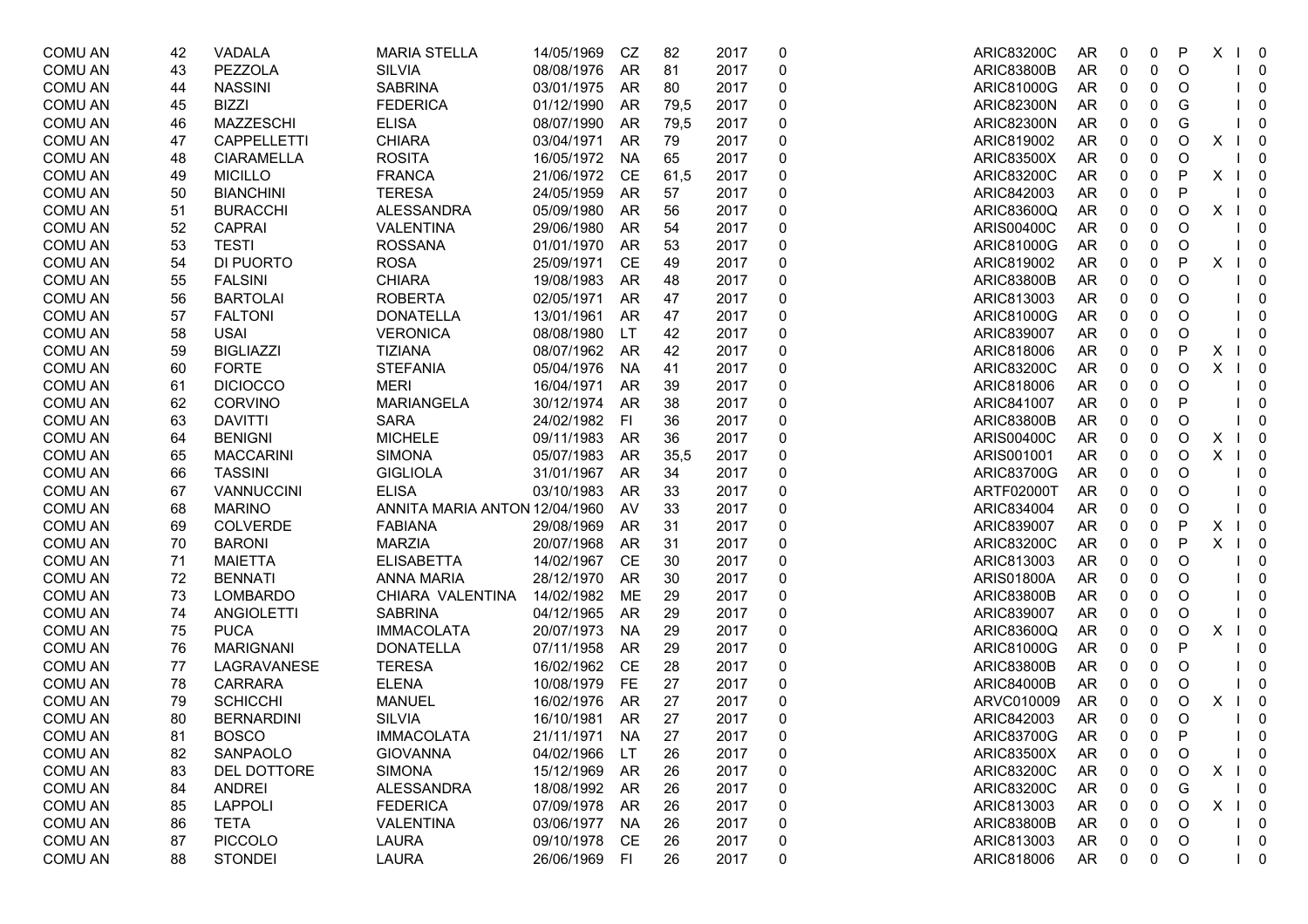| <b>COMU AN</b> | 89  | <b>BROCCHI</b>    | <b>LAURA</b>            | 29/04/1973    | AR        | 25   | 2017 | 0        |     | ARIC819002        | <b>AR</b> | 0 | 0 | O            | X | $\overline{\mathbf{0}}$                 |
|----------------|-----|-------------------|-------------------------|---------------|-----------|------|------|----------|-----|-------------------|-----------|---|---|--------------|---|-----------------------------------------|
| <b>COMU AN</b> | 90  | <b>BORRI</b>      | <b>MANOLA</b>           | 16/04/1974    | AR        | 25   | 2017 | 0        |     | <b>ARIS00700X</b> | <b>AR</b> | 0 | 0 | O            |   | $\overline{\phantom{0}}$                |
| <b>COMU AN</b> | 91  | <b>BORRI</b>      | <b>SARA</b>             | 29/05/1980    | AR        | 25   | 2017 | 0        |     | <b>ARIC83200C</b> | <b>AR</b> | 0 | 0 | O            | X | $1 \quad 0$                             |
| <b>COMU AN</b> | 92  | <b>CHIANUCCI</b>  | <b>MONICA</b>           | 21/05/1979    | AR        | 25   | 2017 | 0        |     | ARIC819002        | <b>AR</b> | 0 | 0 | O            | X | $1 \quad 0$                             |
| <b>COMU AN</b> | 93  | <b>PALA</b>       | <b>PAOLA</b>            | 20/06/1971    | <b>NU</b> | 25   | 2017 | 0        |     | ARIC842003        | <b>AR</b> | 0 | 0 | O            | X | $1 \quad 0$                             |
| <b>COMU AN</b> | 94  | <b>TREMORI</b>    | <b>ANTONIO</b>          | 24/11/1980    | AR        | 24   | 2017 | 0        |     | ARVC010009        | <b>AR</b> | 0 | 0 | O            | X | $1 \quad 0$                             |
| <b>COMU AN</b> | 95  | <b>SCARINO</b>    | <b>ANTONIETTA</b>       | 18/06/1975    | AR        | 24   | 2017 | 0        |     | ARIC842003        | AR        | 0 | 0 | O            | X | $\overline{\phantom{0}}$                |
| <b>COMU AN</b> | 96  | <b>ERMINI</b>     | <b>LUCIA</b>            | 08/01/1981    | AR        | 24   | 2017 | 0        |     | ARIC83600Q        | <b>AR</b> | 0 | 0 | O            | X | $\overline{\phantom{0}}$                |
| <b>COMU AN</b> | 97  | <b>ALPINI</b>     | <b>BEATRICE</b>         | 18/11/1982    | AR        | 24   | 2017 | 0        |     | ARIC819002        | <b>AR</b> | 0 | 0 | O            | Χ | $\overline{\mathbf{0}}$                 |
| <b>COMU AN</b> | 98  | <b>BANCONE</b>    | <b>LUCIANA</b>          | 16/01/1984    | FG        | 24   | 2017 | 0        |     | ARIC83600Q        | <b>AR</b> | 0 | 0 | O            |   | 0                                       |
| <b>COMU AN</b> | 99  | <b>MELCHIONDA</b> | <b>SARA</b>             | 18/08/1980    | FG        | 24   | 2017 | 0        | D 2 | <b>ARIC82300N</b> | <b>AR</b> | 0 | 0 | O            |   | 0                                       |
| <b>COMU AN</b> | 100 | <b>RAIOLA</b>     | <b>RAFFAELINA</b>       | 01/03/1963    | <b>NA</b> | 24   | 2017 | 0        |     | <b>ARIC83500X</b> | <b>AR</b> | 0 | 0 | P            |   | 0                                       |
| <b>COMU AN</b> | 101 | <b>BONCI</b>      | <b>SERENA</b>           | 20/04/1980    | AR        | 23,5 | 2017 | 0        |     | ARIC819002        | AR        | 0 | 0 | O            | Х | $\overline{\phantom{0}}$                |
| <b>COMU AN</b> | 102 | <b>CATENI</b>     | <b>MONICA</b>           | 31/10/1983    | AR        | 23,5 | 2017 | 0        |     | <b>ARIS00400C</b> | <b>AR</b> | 0 | 0 | O            | X | $1 \quad 0$                             |
| <b>COMU AN</b> | 103 | <b>SARRI</b>      | <b>PAOLA</b>            | 08/08/1966    | AR        | 23   | 2017 | 0        |     | <b>ARIC82300N</b> | AR        | 0 | 0 | O            | X | $\overline{\phantom{0}}$                |
| <b>COMU AN</b> | 104 | <b>CELESTI</b>    | <b>LAURA</b>            | 14/03/1966    | <b>FE</b> | 23   | 2017 | 0        |     | ARIC825009        | AR        | 0 | 0 | O            |   | 0                                       |
| <b>COMU AN</b> | 105 | <b>GASPERINI</b>  | <b>JESSICA</b>          | 07/06/1982    | PG        | 23   | 2017 | 0        |     | ARIS01600P        | AR        | 0 | 0 | O            |   | 0                                       |
| <b>COMU AN</b> | 106 | <b>BATTILORO</b>  | <b>MICHELA</b>          | 27/06/1983    | <b>NA</b> | 23   | 2017 | 0        |     | <b>ARIC81600E</b> | <b>AR</b> | 0 | 0 | O            |   | 0                                       |
| <b>COMU AN</b> | 107 | <b>LOMBARDO</b>   | <b>VALERIA</b>          | 17/03/1982    | RC        | 23   | 2017 | 0        |     | ARIC813003        | <b>AR</b> | 0 | 0 | O            |   | 0                                       |
| <b>COMU AN</b> | 108 | <b>MOSCATO</b>    | DANIELA GRAZIA          | 02/12/1983    | AR        | 23   | 2017 | 0        |     | <b>ARIC83800B</b> | AR        | 0 | 0 | O            |   | 0                                       |
| <b>COMU AN</b> | 109 | <b>MANZO</b>      | <b>IVANA</b>            | 06/05/1978    | MI        | 23   | 2017 | 0        |     | ARIC819002        | <b>AR</b> | 0 | 0 | O            | X | $\overline{\phantom{0}}$                |
| <b>COMU AN</b> | 110 | <b>FALASCHI</b>   | <b>DANIELA</b>          | 07/10/1953    | AR        | 23   | 2017 | 0        |     | ARIC819002        | <b>AR</b> | 0 | 0 | O            | X | $\overline{\mathbf{0}}$                 |
| <b>COMU AN</b> | 111 | PALLADINO         | VALENTINA               | 17/05/1981    | <b>BN</b> | 22   | 2017 | 0        |     | <b>ARIC82800R</b> | <b>AR</b> | 0 | 0 | O            |   | 0                                       |
| <b>COMU AN</b> | 112 | <b>ESPOSITO</b>   | <b>GIOVANNI ANTONIO</b> | 25/03/1959    | NA        | 22   | 2017 |          |     | ARIC813003        | AR        | 0 | 0 | O            |   | $\mathbf{0}$                            |
| <b>COMU AN</b> | 113 | <b>MENCI</b>      | <b>ELISA</b>            | 30/09/1982    | PG        | 22   | 2017 | 0        |     | ARIC819002        | <b>AR</b> | 0 | 0 | O            |   | $\mathbf{0}$                            |
| <b>COMU AN</b> | 114 | CONSIGLIO         | <b>ANTONELLA</b>        | 07/05/1978    | PZ        | 21   | 2017 | 0        |     | ARIC818006        | <b>AR</b> | 0 | 0 | O            | х | 0                                       |
| <b>COMU AN</b> | 115 | <b>CHIAVINI</b>   | <b>SIMONA</b>           | 20/07/1966    | AR        | 21   | 2017 |          |     | <b>ARIC83800B</b> | <b>AR</b> | 0 | 0 | O            |   | 0                                       |
| <b>COMU AN</b> | 116 | <b>GIUGNOLI</b>   | <b>ELENA</b>            | 09/01/1980    | AR        | 21   | 2017 | 0        |     | ARIC818006        | AR        | 0 | 0 | O            | X | $\overline{\phantom{0}}$                |
| <b>COMU AN</b> | 117 | <b>SABATINI</b>   | <b>FABIANA</b>          | 19/11/1981    | AR        | 21   | 2017 | 0        |     | ARVC010009        | <b>AR</b> | 0 | 0 | O            |   | $\overline{\mathbf{0}}$                 |
| <b>COMU AN</b> | 118 | <b>CATERINO</b>   | <b>ELVIRA</b>           | 02/06/1982    | AR        | 21   | 2017 | 0        |     | ARIC841007        | <b>AR</b> | 0 | 0 | O            | X | $\overline{\phantom{0}}$                |
| <b>COMU AN</b> | 119 | <b>BERNARDINI</b> | LETIZIA                 | 27/11/1990    | AR        | 21   | 2017 | 0        |     | <b>ARIC84000B</b> | <b>AR</b> | 0 | 0 | G            |   | 0                                       |
| <b>COMU AN</b> | 120 | <b>MONTALTI</b>   | <b>GIULIA</b>           | 21/06/1984    | <b>FO</b> | 21   | 2017 | 0        |     | ARVC010009        | AR        | 0 | 0 | G            |   | 0                                       |
| <b>COMU AN</b> | 121 | <b>CESARI</b>     | <b>CECILIA</b>          | 22/03/1982    | AR        | 21   | 2017 | 0        |     | <b>ARIC83200C</b> | <b>AR</b> | 0 | 0 | O            |   | 0                                       |
| <b>COMU AN</b> | 122 | SALVINI           | <b>SABRINA</b>          | 22/07/1975    | AR        | 21   | 2017 | 0        |     | <b>ARIC83200C</b> | <b>AR</b> | 0 | 0 | O            |   | 0                                       |
| <b>COMU AN</b> | 123 | <b>SAVINI</b>     | <b>CATIA</b>            | 25/06/1969    | PG        | 21   | 2017 | 0        |     | ARIC839007        | <b>AR</b> | 0 | 0 | O            |   | 0                                       |
| <b>COMU AN</b> | 124 | <b>RUSSO</b>      | ANGELA                  | 07/09/1979    | <b>NA</b> | 20,5 | 2017 | 0        |     | <b>ARIC83200C</b> | <b>AR</b> | 0 | 0 | O            | X | $\overline{\mathbf{0}}$                 |
| <b>COMU AN</b> | 125 | <b>MARIALTO</b>   | CONCETTA                | 26/04/1975    | <b>NA</b> | 20,5 | 2017 | 0        |     | ARPM03000B        | <b>AR</b> | 0 | 0 | O            |   | 0                                       |
| <b>COMU AN</b> | 126 | <b>MARTINI</b>    | VALENTINA               | 04/01/1983    | AR        | 20   | 2017 | 0        |     | ARIC839007        | AR        | 0 | 0 | O            |   | 0                                       |
| <b>COMU AN</b> | 127 | <b>LORENZINI</b>  | <b>ROBERTO</b>          | 16/01/1976    | AR        | 20   | 2017 |          |     | <b>ARIS00400C</b> | <b>AR</b> | 0 | 0 | O            |   | $\mathbf 0$                             |
| COMU AN        | 128 | MAZZESCHI         | <b>FATIMA</b>           | 12/07/1960 AR |           | 20   | 2017 | $\Omega$ |     | ARIC833008        | AR.       | 0 | 0 | $\circ$      | X | 0                                       |
| <b>COMU AN</b> | 129 | <b>EMINENTI</b>   | <b>JESSICA</b>          | 13/11/1982    | AR        | 20   | 2017 | 0        |     | ARIC83700G        | <b>AR</b> | 0 | 0 | O            |   | $\overline{0}$                          |
| <b>COMU AN</b> | 130 | <b>SALVIETTI</b>  | <b>ELISA</b>            | 14/06/1982    | AR        | 19   | 2017 | 0        |     | ARIS01600P        | <b>AR</b> | 0 | 0 | O            | Χ | $\overline{\phantom{0}}$                |
| <b>COMU AN</b> | 131 | <b>MASUCCI</b>    | <b>MARIAROSARIA</b>     | 13/03/1973    | NA        | 19   | 2017 | 0        |     | ARIC813003        | AR        | 0 | 0 | P            |   | 0                                       |
| <b>COMU AN</b> | 132 | CAMILLETTI        | <b>SIMONA</b>           | 28/06/1974    | AR        | 19   | 2017 | 0        |     | <b>ARIC83500X</b> | AR        | 0 | 0 | $\circ$      | X | $\begin{bmatrix} 1 & 0 \end{bmatrix}$   |
| <b>COMU AN</b> | 133 | <b>DUONNOLO</b>   | ANGELA                  | 11/09/1970    | CE        | 19   | 2017 | 0        |     | <b>ARIC83700G</b> | AR        | 0 | 0 | $\mathsf{P}$ |   | $\overline{0}$                          |
| <b>COMU AN</b> | 134 | <b>CRUSCONI</b>   | <b>ELENA</b>            | 21/12/1983    | AR        | 19   | 2017 | 0        |     | ARIC833008        | AR        | 0 | 0 | O            | X | $1 \quad 0$                             |
| <b>COMU AN</b> | 135 | <b>MARCELLI</b>   | <b>ELISA</b>            | 22/10/1981    | RM        | 19   | 2017 | 0        |     | ARIC818006        | AR        | 0 | 0 | $\circ$      |   | $\overline{\mathbf{0}}$<br>$\mathbf{L}$ |
|                |     |                   |                         |               |           |      |      |          |     |                   |           |   |   |              |   |                                         |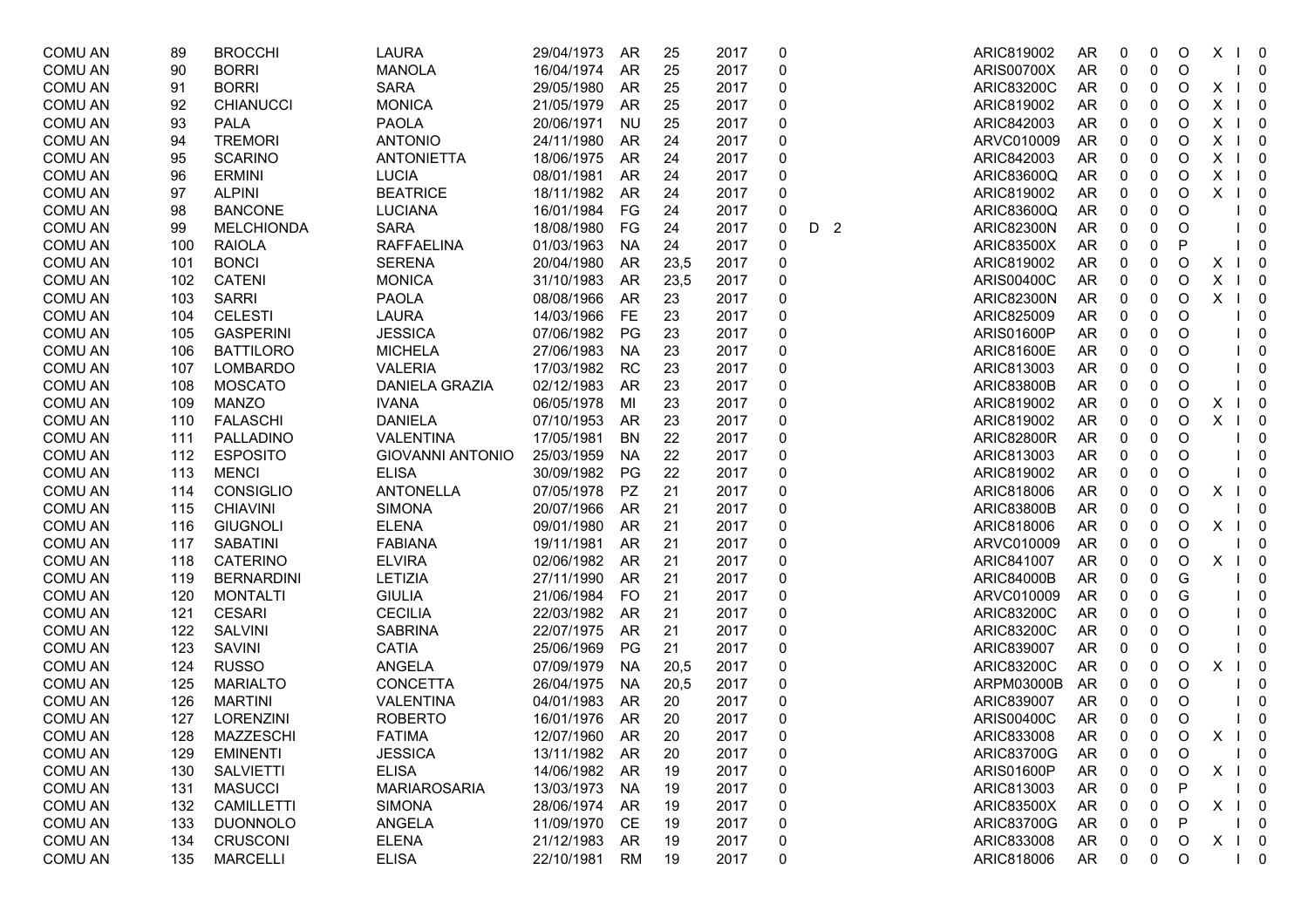| <b>COMU AN</b> | 136 | <b>GRECO</b>       | <b>COLOMBA</b>       | 08/12/1968    | <b>NA</b> | 18   | 2017 | 0                | E. | - 0 | ARIC813003        | <b>AR</b> | 0         | 0 | O           |   | $\overline{\mathbf{0}}$               |
|----------------|-----|--------------------|----------------------|---------------|-----------|------|------|------------------|----|-----|-------------------|-----------|-----------|---|-------------|---|---------------------------------------|
| <b>COMU AN</b> | 137 | <b>ANDREINI</b>    | <b>AGNESE</b>        | 24/04/1980    | AR        | 18   | 2017 | 0                |    |     | <b>ARIC84000B</b> | AR        | 0         | 0 | O           |   | $\begin{bmatrix} 1 & 0 \end{bmatrix}$ |
| <b>COMU AN</b> | 138 | <b>PUCA</b>        | <b>VINCENZINA</b>    | 14/09/1960    | <b>NA</b> | 18   | 2017 | $\pmb{0}$        |    |     | <b>ARIS00400C</b> | AR        | 0         | 0 | O           |   | $\begin{bmatrix} 1 & 0 \end{bmatrix}$ |
| <b>COMU AN</b> | 139 | <b>ASCIONE</b>     | <b>PATRIZIA</b>      | 26/05/1969    | <b>NA</b> | 18   | 2017 | 0                |    |     | ARIC83600Q        | AR        | 0         | 0 | P           |   | $\overline{\mathbf{0}}$               |
| <b>COMU AN</b> | 140 | <b>ROGHI</b>       | <b>KATIA</b>         | 04/11/1981    | AR        | 18   | 2017 | 0                |    |     | ARIC833008        | AR        | 0         | 0 | O           | х | $\overline{\mathbf{0}}$               |
| <b>COMU AN</b> | 141 | <b>MARTINELLI</b>  | <b>LETIZIA</b>       | 16/10/1992    | AR        | 18   | 2017 | 0                |    |     | <b>ARIC82300N</b> | AR        | 0         | 0 | G           |   | 0                                     |
| <b>COMU AN</b> | 142 | DE GIULIO          | <b>FRANCESCO</b>     | 03/12/1983    | NA        | 18   | 2017 | 0                |    |     | ARIC813003        | AR        | 0         | 0 | O           |   | $\mathbf 0$                           |
| <b>COMU AN</b> | 143 | <b>MAZZESI</b>     | <b>CLAUDIA</b>       | 13/09/1983    | AR        | 18   | 2017 | 0                |    |     | ARIC839007        | <b>AR</b> | 0         | 0 | O           |   | 0                                     |
| <b>COMU AN</b> | 144 | <b>BARAGLI</b>     | <b>LUCA</b>          | 11/06/1983    | AR        | 18   | 2017 | 0                |    |     | <b>ARIC84000B</b> | AR        | 0         | 0 | O           |   | 0                                     |
| <b>COMU AN</b> | 145 | <b>RINALDI</b>     | <b>RAFFAELLA</b>     | 01/02/1983    | AR        | 18   | 2017 | 0                |    |     | <b>ARIS00400C</b> | <b>AR</b> | 0         | 0 | O           | Χ | $\overline{\phantom{0}}$              |
| <b>COMU AN</b> | 146 | <b>NOFRI</b>       | <b>LISA</b>          | 15/07/1982    | AR        | 18   | 2017 | 0                |    |     | ARIC813003        | AR        | 0         | 0 | O           |   | $\overline{\mathbf{0}}$               |
| <b>COMU AN</b> | 147 | <b>PARATI</b>      | <b>ALESSIA</b>       | 09/01/1982    | <b>SI</b> | 18   | 2017 | 0                |    |     | ARIC818006        | AR        | 0         | 0 | O           | X | $\begin{bmatrix} 1 & 0 \end{bmatrix}$ |
| <b>COMU AN</b> | 148 | <b>CASINI</b>      | <b>CRISTINA</b>      | 02/01/1962    | AR        | 17   | 2017 | 0                |    |     | ARIC839007        | AR        | 0         | 0 | O           |   | $\mathbf 0$                           |
| <b>COMU AN</b> | 149 | <b>D'ALESSIO</b>   | <b>MARIANNA</b>      | 15/03/1976    | <b>NA</b> | 17   | 2017 | 0                |    |     | <b>ARIC83200C</b> | AR        | 0         | 0 | O           |   | $\mathbf 0$                           |
| <b>COMU AN</b> | 150 | ALBANESE           | ALESSANDRA           | 16/03/1966    | FI        | 17   | 2017 | 0                |    |     | ARIS021006        | AR        | 0         | 0 | O           |   | $\overline{0}$                        |
| <b>COMU AN</b> | 151 | <b>APRILE</b>      | <b>PATRIZIA</b>      | 11/09/1960    | <b>NA</b> | 17   | 2017 | 0                |    |     | ARVC010009        | AR        | 0         | 0 | O           | X | $\begin{bmatrix} 1 & 0 \end{bmatrix}$ |
| <b>COMU AN</b> | 152 | <b>DEL BIANCO</b>  | <b>KATIA</b>         | 23/06/1971    | AR        | 17   | 2017 | 0                |    |     | ARVC010009        | <b>AR</b> | 0         | 0 | $\mathsf O$ | X | $1 \quad 0$                           |
| <b>COMU AN</b> | 153 | PIEROZZI           | <b>MANUELA</b>       | 02/11/1971    | AR        | 17   | 2017 | 0                |    |     | ARIC833008        | AR        | 0         | 0 | O           | X | $1 \quad 0$                           |
| <b>COMU AN</b> | 154 | <b>BARNESCHI</b>   | <b>MERY</b>          | 12/10/1968    | AR        | 17   | 2017 | 0                |    |     | ARIC818006        | AR        | 0         | 0 | O           |   | $\overline{\mathbf{0}}$               |
| <b>COMU AN</b> | 155 | <b>LACRIMINI</b>   | <b>PAOLA</b>         | 01/01/1975    | AR        | 17   | 2017 | 0                |    |     | ARPM03000B        | AR        | $\pmb{0}$ | 0 | O           |   | $\overline{\mathbf{0}}$               |
| <b>COMU AN</b> | 156 | CASTELLAZZI        | <b>MARCO</b>         | 31/01/1961    | AR        | 17   | 2017 | 0                |    |     | <b>ARIC83700G</b> | <b>AR</b> | 0         | 0 | O           |   | $\overline{\mathbf{0}}$               |
| <b>COMU AN</b> | 157 | <b>MONDELLI</b>    | <b>CLELIA</b>        | 21/02/1992    | SA        | 17   | 2017 | 0                |    |     | ARIC83600Q        | AR        | 0         | 0 | G           |   | $\mathbf 0$                           |
| <b>COMU AN</b> | 158 | <b>D'AURIA</b>     | <b>MARIATERESA</b>   | 28/05/1983    | CE        | 17   | 2017 | 0                |    |     | ARIC813003        | AR        | 0         | 0 | O           |   | $\mathbf 0$                           |
| <b>COMU AN</b> | 159 | <b>ATTIVO</b>      | <b>GELSOMINA</b>     | 03/04/1973    | NA        | 17   | 2017 | 0                |    |     | ARIC83600Q        | AR        | 0         | 0 | O           | х | $\overline{\mathbf{0}}$               |
| <b>COMU AN</b> | 160 | <b>POMPEI</b>      | CARLA                | 10/06/1967    | <b>SI</b> | 16,5 | 2017 | 0                |    |     | ARIC819002        | AR        | 0         | 0 | Ο           |   | 0                                     |
| <b>COMU AN</b> | 161 | <b>CAPECCHI</b>    | <b>MONICA</b>        | 23/02/1977    | AR        | 16,5 | 2017 | 0                |    |     | ARIC842003        | <b>AR</b> | $\pmb{0}$ | 0 | O           | Χ | $\overline{\mathbf{0}}$               |
| <b>COMU AN</b> | 162 | MAZZESCHI          | <b>CRISTIANA</b>     | 13/12/1966    | AR        | 16   | 2017 | 0                |    |     | ARIC83600Q        | AR        | 0         | 0 | O           | X | $\overline{\phantom{0}}$              |
| <b>COMU AN</b> | 163 | <b>MASTANTUONO</b> | CONCETTA             | 19/11/1970    | BN        | 16   | 2017 | 0                |    |     | ARIC839007        | AR        | 0         | 0 | O           |   | $\overline{\mathbf{0}}$               |
| <b>COMU AN</b> | 164 | <b>BONCI</b>       | <b>KETY</b>          | 09/07/1981    | AR        | 16   | 2017 | 0                |    |     | ARIC839007        | AR        | 0         | 0 | O           |   | $\overline{0}$                        |
| <b>COMU AN</b> | 165 | <b>BRUSCHI</b>     | <b>VERONICA</b>      | 29/10/1979    | PG        | 16   | 2017 | 0                |    |     | <b>ARIC84000B</b> | AR        | 0         | 0 | O           |   | $\overline{\mathbf{0}}$               |
| <b>COMU AN</b> | 166 | <b>DINDELLI</b>    | <b>SIMONA</b>        | 05/09/1974    | AR        | 16   | 2017 | 0                |    |     | ARVC010009        | AR        | 0         | 0 | O           |   | $\mathbf 0$                           |
| <b>COMU AN</b> | 167 | <b>PASQUINI</b>    | <b>ERICA</b>         | 28/01/1983    | AR        | 16   | 2017 | 0                |    |     | ARIC819002        | AR        | 0         | 0 | O           |   | $\mathbf 0$                           |
| <b>COMU AN</b> | 168 | <b>ROSSI</b>       | <b>CATERINA</b>      | 08/04/1980    | AR        | 16   | 2017 | 0                |    |     | ARIC81000G        | AR        | 0         | 0 | O           |   | $\overline{0}$                        |
| <b>COMU AN</b> | 169 | <b>FORMICHELLA</b> | LUCIA CARMELA        | 16/07/1978    | <b>BN</b> | 16   | 2017 | 0                |    |     | <b>ARIC83700G</b> | <b>AR</b> | 0         | 0 | O           | X | $\overline{\phantom{0}}$              |
| <b>COMU AN</b> | 170 | <b>CACIOLI</b>     | <b>CHIARA</b>        | 05/12/1977    | AR        | 16   | 2017 | 0                |    |     | ARIC819002        | AR        | 0         | 0 | O           | X | $\overline{\phantom{0}}$              |
| <b>COMU AN</b> | 171 | <b>MATRICARDI</b>  | <b>MARCO</b>         | 03/05/1975    | AR        | 16   | 2017 | 0                |    |     | <b>ARIC83800B</b> | AR        | 0         | 0 | O           |   | $\overline{\mathbf{0}}$               |
| <b>COMU AN</b> | 172 | VANNUCCINI         | <b>ROBERTA</b>       | 19/02/1975    | AR        | 16   | 2017 | 0                |    |     | ARVC010009        | AR        | 0         | 0 | O           |   | $\mathbf 0$                           |
| <b>COMU AN</b> | 173 | <b>CESTARI</b>     | <b>GRAZIA</b>        | 26/11/1974    | BN        | 16   | 2017 | 0                |    |     | ARIC813003        | <b>AR</b> | 0         | 0 | O           |   | $\mathbf 0$                           |
| <b>COMU AN</b> | 174 | <b>CAPECCHI</b>    | LUANA                | 05/08/1962    | AR        | 16   | 2017 | 0                |    |     | ARIC825009        | <b>AR</b> | 0         | 0 | O           | X | $\overline{\mathbf{0}}$               |
| COMU AN        | 175 | <b>FIORILLO</b>    | SILVIA               | 06/08/1978 NA |           | 15   | 2017 | O                |    |     | ARTF02000T        | AR        | 0         | 0 | O           |   | $\Omega$                              |
| <b>COMU AN</b> | 176 | CONTE              | <b>ASSUNTA KATIA</b> | 14/08/1982    | CE        | 15   | 2017 | 0                |    |     | ARIC83600Q        | <b>AR</b> | 0         | 0 | $\circ$     | X | $\begin{bmatrix} 1 & 0 \end{bmatrix}$ |
| <b>COMU AN</b> | 177 | <b>BUFFETTI</b>    | <b>EMANUELA</b>      | 11/06/1961    | <b>SI</b> | 15   | 2017 | 0                |    |     | ARIC83600Q        | AR        | 0         | 0 | P           |   | 0                                     |
| <b>COMU AN</b> | 178 | <b>NICASTRO</b>    | <b>MARTINA</b>       | 14/06/1981    | AR        | 15   | 2017 | $\boldsymbol{0}$ |    |     | <b>ARIC84000B</b> | AR        | 0         | 0 | O           |   | $\overline{\mathbf{0}}$               |
| <b>COMU AN</b> | 179 | <b>GEPPETTI</b>    | <b>SABRINA</b>       | 25/09/1965    | AR        | 15   | 2017 | 0                |    |     | ARVC010009        | AR        | 0         | 0 | O           |   | $1 \quad 0$                           |
| <b>COMU AN</b> | 180 | <b>SQUITIERI</b>   | <b>ROMINA</b>        | 01/01/1971    | <b>NA</b> | 15   | 2017 | 0                |    |     | ARIC81000G        | AR        | 0         | 0 | P           |   | $1 \quad 0$                           |
| <b>COMU AN</b> | 181 | <b>BIAGINI</b>     | <b>GIOVANNA</b>      | 05/03/1972    | PO        | 15   | 2017 | $\boldsymbol{0}$ |    |     | ARIC827001        | AR        | 0         | 0 | $\circ$     |   | $1 \quad 0$                           |
| <b>COMU AN</b> | 182 | <b>BARBAGLI</b>    | <b>RAFFAELLA</b>     | 05/04/1968    | AR        | 15   | 2017 | 0                |    |     | <b>ARIC82300N</b> | AR        | 0         | 0 | O           |   | $1 \quad 0$                           |
|                |     |                    |                      |               |           |      |      |                  |    |     |                   |           |           |   |             |   |                                       |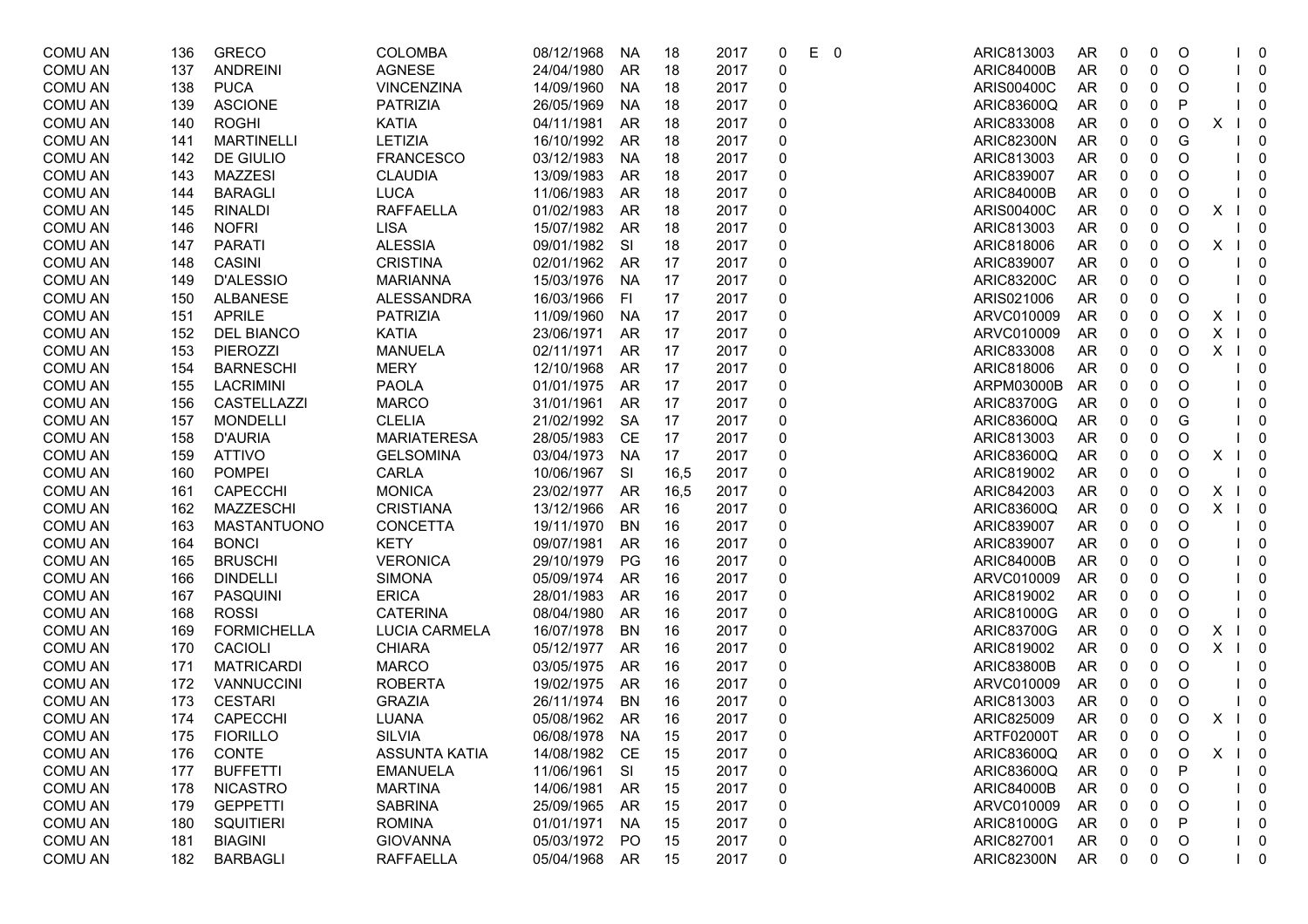| <b>COMU AN</b> | 183 | <b>FIORELLO</b>   | <b>MANUELA</b>              | 05/07/1983 | <b>RC</b> | 15   | 2017 | 0 | <b>ARIC83700G</b> | AR        | 0           | 0           | O       |   | - 0                                 |
|----------------|-----|-------------------|-----------------------------|------------|-----------|------|------|---|-------------------|-----------|-------------|-------------|---------|---|-------------------------------------|
| <b>COMU AN</b> | 184 | LANZI             | <b>RICCARDO</b>             | 27/03/1982 | AR        | 15   | 2017 | 0 | ARIC819002        | AR        | 0           | 0           | $\circ$ | X | $\overline{\phantom{0}}$            |
| <b>COMU AN</b> | 185 | <b>ASSILLI</b>    | <b>MAURIZIO</b>             | 05/05/1981 | AR        | 15   | 2017 | 0 | <b>ARIC82800R</b> | AR        | 0           | 0           | O       |   | - 0                                 |
| <b>COMU AN</b> | 186 | PERUZZI           | <b>STEFANIA</b>             | 11/02/1981 | AR        | 15   | 2017 | 0 | <b>ARIS00400C</b> | AR        | 0           | 0           | O       | X | $\overline{\phantom{0}}$            |
| <b>COMU AN</b> | 187 | VALDAMBRINI       | <b>NADIA</b>                | 05/04/1980 | AR        | 15   | 2017 | 0 | ARIC81000G        | AR        | 0           | 0           | O       |   | $\overline{0}$                      |
| <b>COMU AN</b> | 188 | <b>PRIMAVERA</b>  | <b>MARTA</b>                | 19/05/1979 | AR        | 15   | 2017 | 0 | ARVC010009        | AR        | 0           | 0           | O       | X | $\overline{\phantom{0}}$            |
| <b>COMU AN</b> | 189 | <b>BERNARDINI</b> | <b>MARTINA</b>              | 22/08/1980 | FI        | 14,5 | 2017 | 0 | ARPM03000B        | AR        | 0           | 0           | O       |   | 0                                   |
| <b>COMU AN</b> | 190 | <b>FERRUZZI</b>   | <b>FEDERICO</b>             | 31/12/1982 | AR        | 14,5 | 2017 | 0 | <b>ARIC84000B</b> | AR        | 0           | 0           | O       |   | 0                                   |
| <b>COMU AN</b> | 191 | <b>BIANCO</b>     | <b>FORTUNA</b>              | 02/05/1977 | <b>NA</b> | 14   | 2017 | 0 | ARIC818006        | AR        | 0           | 0           | O       |   | 0                                   |
| <b>COMU AN</b> | 192 | LA GRASSA         | <b>LAURA</b>                | 25/12/1973 | AR        | 14   | 2017 | 0 | <b>ARIS00700X</b> | AR        | 0           | $\pmb{0}$   | O       |   | 0                                   |
| <b>COMU AN</b> | 193 | <b>CALABRO</b>    | <b>CHIARA</b>               | 23/04/1982 | <b>SA</b> | 14   | 2017 | 0 | ARIC83600Q        | AR        | 0           | $\pmb{0}$   | O       |   | - 0                                 |
| <b>COMU AN</b> | 194 | <b>CUSENZA</b>    | <b>IRENE MARIA</b>          | 19/01/1982 | EE        | 14   | 2017 | 0 | ARIC842003        | AR        | 0           | 0           | O       | X | - 0                                 |
| <b>COMU AN</b> | 195 | SATURNINO         | <b>SILVIA</b>               | 13/03/1980 | <b>SI</b> | 14   | 2017 | 0 | ARIC833008        | AR        | 0           | 0           | O       |   | 0                                   |
| <b>COMU AN</b> | 196 | <b>SEMOLINI</b>   | <b>DANIELA</b>              | 21/09/1971 | <b>SI</b> | 14   | 2017 | 0 | ARIC818006        | AR        | 0           | 0           | O       |   | 0                                   |
| COMU AN        | 197 | <b>GUERRINI</b>   | <b>SIMONETTA</b>            | 02/02/1971 | AR        | 14   | 2017 | 0 | ARIC819002        | AR        | 0           | 0           | O       |   | 0                                   |
| <b>COMU AN</b> | 198 | <b>CETARINI</b>   | <b>ALESSANDRA</b>           | 31/12/1983 | <b>AR</b> | 14   | 2017 | 0 | ARIC839007        | AR        | 0           | 0           | O       |   | - 0                                 |
| <b>COMU AN</b> | 199 | <b>BRUNO</b>      | <b>MARIACRISTINA</b>        | 23/04/1983 | KR        | 14   | 2017 | 0 | <b>ARIC83700G</b> | AR        | 0           | 0           | O       | X | $\overline{\phantom{0}}$            |
| <b>COMU AN</b> | 200 | <b>GIOMMETTI</b>  | <b>SAMANTA</b>              | 11/10/1981 | AR        | 14   | 2017 | 0 | ARIC819002        | AR        | 0           | $\pmb{0}$   | O       | X | $\overline{\mathbf{0}}$             |
| <b>COMU AN</b> | 201 | <b>FERROVIA</b>   | PASQUALINA                  | 08/12/1971 | CE        | 14   | 2017 | 0 | <b>ARIC83700G</b> | <b>AR</b> | 0           | 0           | P       | X | $1 \quad 0$                         |
| <b>COMU AN</b> | 202 | <b>BRESCIA</b>    | <b>AUSILIA</b>              | 05/04/1971 | FG        | 14   | 2017 | 0 | <b>ARIC83700G</b> | AR        | 0           | $\pmb{0}$   | O       | X | $\overline{\phantom{0}}$            |
| <b>COMU AN</b> | 203 | <b>RAGNI</b>      | <b>FRANCESCA</b>            | 13/10/1966 | AR        | 14   | 2017 | 0 | ARPM03000B        | AR        | 0           | 0           | O       |   | $\overline{\mathbf{0}}$             |
| <b>COMU AN</b> | 204 | <b>MENCI</b>      | <b>SILVIA</b>               | 24/10/1983 | AR        | 14   | 2017 | 0 | ARIS00400C        | AR        | 0           | 0           | O       | X | $\overline{\phantom{0}}$            |
| <b>COMU AN</b> | 205 | <b>ROSSI</b>      | <b>MARIA CHIARA</b>         | 24/03/1980 | LU        | 14   | 2017 | 0 | ARIC83600Q        | AR        | 0           | 0           | O       |   | 0                                   |
| <b>COMU AN</b> | 206 | <b>BASSI</b>      | <b>DAVID</b>                | 11/03/1979 | AR        | 14   | 2017 | 0 | ARVC010009        | AR        | 0           | 0           | O       |   | 0                                   |
| <b>COMU AN</b> | 207 | <b>TACCHINI</b>   | <b>LUANA</b>                | 26/01/1977 | AR        | 14   | 2017 | 0 | ARIC841007        | AR        | 0           | $\pmb{0}$   | O       | X | $\overline{\mathbf{0}}$             |
| <b>COMU AN</b> | 208 | <b>SANTINI</b>    | <b>DANIELA</b>              | 23/02/1981 | <b>AR</b> | 14   | 2017 | 0 | <b>ARIC83500X</b> | AR        | 0           | $\pmb{0}$   | O       |   | 0                                   |
| <b>COMU AN</b> | 209 | <b>SANAPO</b>     | <b>CLAUDIA</b>              | 07/06/1980 | PA        | 14   | 2017 | 0 | ARIC819002        | AR        | 0           | 0           | O       |   | $\overline{\mathbf{0}}$             |
| <b>COMU AN</b> | 210 | <b>BLASI</b>      | CONCETTA                    | 23/08/1979 | BA        | 14   | 2017 | 0 | <b>ARIC83700G</b> | AR        | 0           | 0           | O       |   | $\overline{\mathbf{0}}$             |
| <b>COMU AN</b> | 211 | LORENZONI         | <b>MARGHERITA</b>           | 05/06/1977 | AR        | 14   | 2017 | 0 | <b>ARIS01600P</b> | AR        | 0           | 0           | O       |   | $\overline{\mathbf{0}}$             |
| <b>COMU AN</b> | 212 | <b>BARBAGLI</b>   | <b>LORENZO</b>              | 21/04/1976 | AR        | 14   | 2017 | 0 | <b>ARIS01800A</b> | AR        | 0           | 0           | O       |   | 0                                   |
| <b>COMU AN</b> | 213 | <b>BARBINI</b>    | <b>KATIA</b>                | 07/02/1975 | AR        | 14   | 2017 | 0 | ARIC839007        | AR        | 0           | 0           | O       |   | 0                                   |
| COMU AN        | 214 | <b>NAPPINI</b>    | <b>BARBARA</b>              | 24/04/1974 | AR        | 14   | 2017 | 0 | ARIC83600Q        | AR        | 0           | 0           | O       |   | - 0                                 |
| <b>COMU AN</b> | 215 | <b>GNERUCCI</b>   | <b>GIADA</b>                | 22/07/1973 | AR        | 14   | 2017 | 0 | ARIC819002        | AR        | 0           | $\pmb{0}$   | O       | X | - 0                                 |
| <b>COMU AN</b> | 216 | <b>BERNI</b>      | <b>TIZIANA</b>              | 05/05/1971 | AR        | 14   | 2017 | 0 | ARIC819002        | AR        | 0           | $\pmb{0}$   | O       |   | - 0                                 |
| <b>COMU AN</b> | 217 | <b>FALCO</b>      | <b>GIOVANNA</b>             | 16/12/1970 | <b>NA</b> | 14   | 2017 | 0 | ARIC820006        | AR        | 0           | $\pmb{0}$   | $\circ$ | X | $\overline{\mathbf{0}}$             |
| <b>COMU AN</b> | 218 | <b>GALLO</b>      | <b>ROSA</b>                 | 23/07/1968 | <b>NA</b> | 14   | 2017 | 0 | ARIC842003        | AR        | 0           | $\pmb{0}$   | $\circ$ | X | $\overline{\phantom{0}}$            |
| <b>COMU AN</b> | 219 | <b>PIERINI</b>    | <b>KATIUSCIA</b>            | 20/01/1978 | AR        | 13,5 | 2017 | 0 | ARIC83600Q        | AR        | 0           | $\pmb{0}$   | O       | X | $\overline{\phantom{0}}$            |
| <b>COMU AN</b> | 220 | CARAMIA           | <b>ROMINA</b>               | 19/01/1976 | CL.       | 13   | 2017 | 0 | <b>ARIC82200T</b> | AR        | 0           | 0           | O       |   | $\overline{\phantom{0}}$            |
| <b>COMU AN</b> | 221 | <b>GAROFALO</b>   | <b>GIULIANA</b>             | 31/01/1973 | <b>NA</b> | 13   | 2017 | 0 | <b>ARIC83200C</b> | AR        | 0           | 0           | O       |   | $\overline{0}$                      |
| COMU AN        | 222 | ZAPPAROLI         | <b>MELODY</b>               | 20/04/1982 | AR        | 13   | 2017 | 0 | ARIC83100L        | <b>AR</b> | $\mathbf 0$ | $\mathbf 0$ | $\circ$ |   | 0                                   |
| <b>COMU AN</b> | 223 | <b>BRACCIALI</b>  | <b>FABIOLA</b>              | 06/08/1966 | AR        | 13   | 2017 | 0 | ARIC818006        | AR        | 0           | 0           | O       |   | $\overline{0}$                      |
| <b>COMU AN</b> | 224 | <b>GRASSI</b>     | MASSIMILIANO                | 22/09/1971 | RA        | 13   | 2017 | 0 | ARPC010002        | AR        |             | 0           | O       | X | $1 \quad 0$                         |
| <b>COMU AN</b> | 225 | <b>BARBA</b>      | <b>MARIA CRISTINA</b>       | 28/07/1982 | RM        | 13   | 2017 | 0 | <b>ARIC84000B</b> | AR        | 0           | 0           | O       |   | 0                                   |
| <b>COMU AN</b> | 226 | <b>GADANI</b>     | EDY                         | 16/10/1967 | AR        | 13   | 2017 | 0 | ARIC819002        | AR        |             | 0           | O       |   | $\overline{\phantom{0}}$            |
| <b>COMU AN</b> | 227 | <b>CENTORE</b>    | <b>IRENE</b>                | 23/01/1969 | CE        | 13   | 2017 |   | <b>ARIC83200C</b> | AR        |             | 0           | O       |   | $\overline{\phantom{0}}$            |
| <b>COMU AN</b> | 228 | <b>PADELLI</b>    | FRANCESCO JACOPO 04/03/1980 |            | FI.       | 13   | 2017 |   | ARIC839007        | AR        | 0           | 0           | O       |   | $\begin{matrix} 1 & 0 \end{matrix}$ |
| <b>COMU AN</b> | 229 | <b>CORADESCHI</b> | <b>TATIANA</b>              | 10/08/1960 | AR        | 13   | 2017 | 0 | ARIC813003        | AR        | 0           | 0           | $\circ$ |   | $1 \quad 0$                         |
|                |     |                   |                             |            |           |      |      |   |                   |           |             |             |         |   |                                     |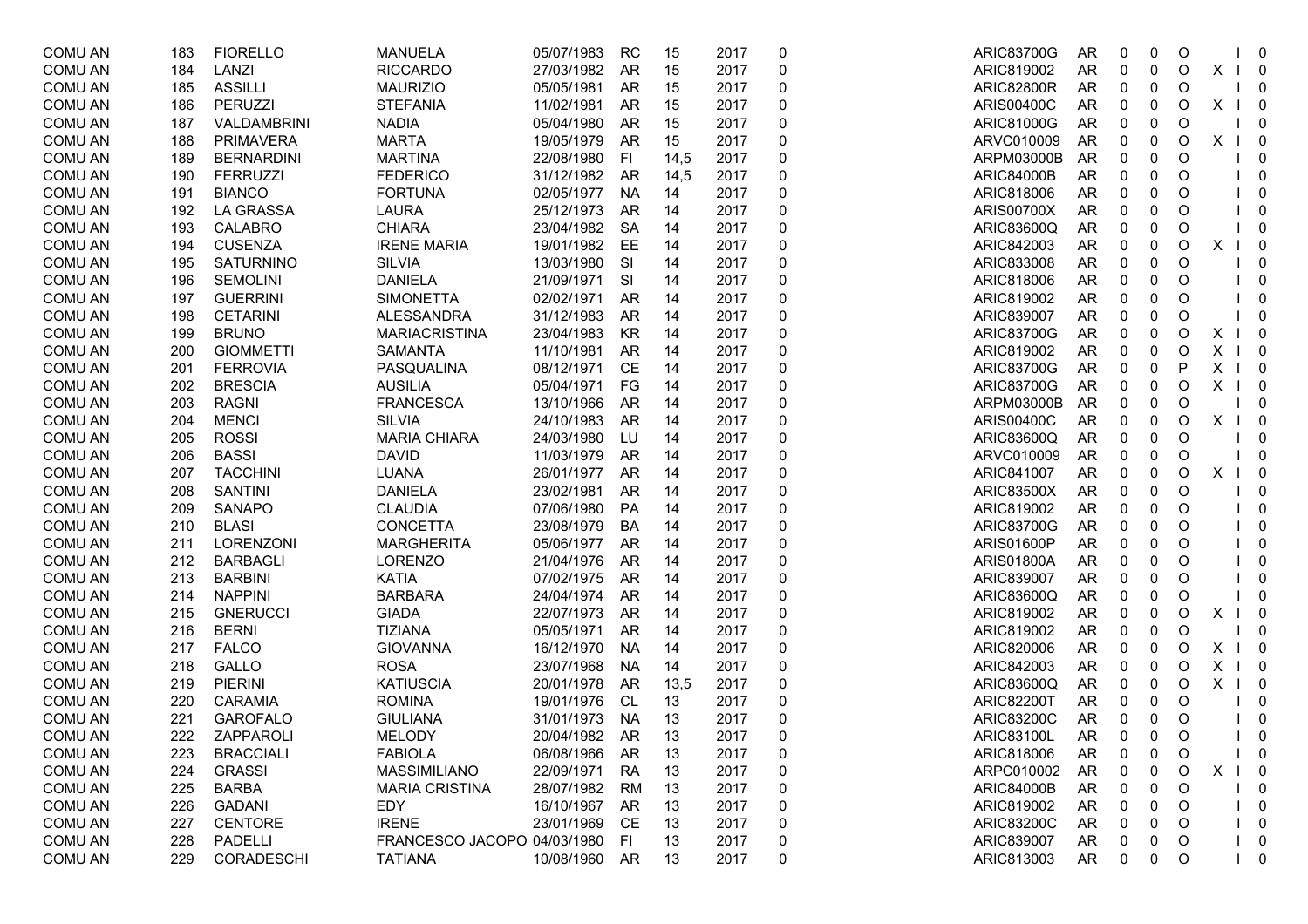| <b>COMU AN</b> | 230 | <b>VILUCCHI</b>        | <b>CHIARA</b>           | 09/02/1973 | <b>AR</b> | 13   | 2017 | 0 | ARIC819002        | AR        | 0            | 0                | O       | X<br>$\perp$ | $\overline{\phantom{0}}$ |
|----------------|-----|------------------------|-------------------------|------------|-----------|------|------|---|-------------------|-----------|--------------|------------------|---------|--------------|--------------------------|
| <b>COMU AN</b> | 231 | DE MOLA                | <b>LAURA</b>            | 15/07/1981 | PD        | 13   | 2017 | 0 | <b>ARIC83700G</b> | AR        | 0            | $\pmb{0}$        | O       |              | $\overline{0}$           |
| <b>COMU AN</b> | 232 | <b>BADINI</b>          | <b>LUCIA</b>            | 10/03/1973 | AR        | 13   | 2017 | 0 | ARIC819002        | AR        | 0            | 0                | O       |              | $\mathbf 0$              |
| <b>COMU AN</b> | 233 | <b>BILIOTTI</b>        | <b>SABRINA</b>          | 14/04/1967 | MI        | 13   | 2017 | 0 | ARIC819002        | AR        | 0            | $\mathbf 0$      | O       | X            | $\overline{\phantom{0}}$ |
| <b>COMU AN</b> | 234 | <b>VANNI</b>           | <b>ALESSANDRA</b>       | 20/11/1963 | FI.       | 13   | 2017 | 0 | ARIC833008        | <b>AR</b> | 0            | $\pmb{0}$        | P       |              | $\mathbf 0$              |
| <b>COMU AN</b> | 235 | <b>CHIAFARI</b>        | <b>RENATA</b>           | 21/05/1963 | AR        | 13   | 2017 | 0 | ARIC813003        | AR        | 0            | 0                | O       |              | $\overline{0}$           |
| <b>COMU AN</b> | 236 | <b>FIORI</b>           | <b>VALENTINA</b>        | 07/08/1980 | AR        | 12,5 | 2017 | 0 | <b>ARIC83500X</b> | AR        | 0            | 0                | O       | X            | $\overline{\phantom{0}}$ |
| <b>COMU AN</b> | 237 | <b>MANESCHI</b>        | <b>CHIARA</b>           | 14/05/1980 | AR        | 12,5 | 2017 | 0 | ARIC819002        | AR        | 0            | 0                | O       | X            | $\overline{\mathbf{0}}$  |
| <b>COMU AN</b> | 238 | <b>ROMANO</b>          | <b>ROBERTA</b>          | 09/12/1980 | <b>BN</b> | 12   | 2017 | 0 | ARIC819002        | <b>AR</b> | 0            | 0                | O       | X            | $\overline{\phantom{0}}$ |
| <b>COMU AN</b> | 239 | <b>ARTIACO</b>         | <b>CLAUDIA</b>          | 14/07/1974 | <b>NA</b> | 12   | 2017 | 0 | ARIC839007        | <b>AR</b> | 0            | $\pmb{0}$        | O       |              | $\overline{\mathbf{0}}$  |
| <b>COMU AN</b> | 240 | <b>FIORIGLIO</b>       | <b>VALENTINA ANGELA</b> | 05/04/1983 | EN        | 12   | 2017 | 0 | ARIC813003        | AR        | 0            | $\pmb{0}$        | O       | X            | $\overline{\phantom{0}}$ |
| <b>COMU AN</b> | 241 | <b>ASSINI</b>          | <b>SILVANA</b>          | 27/10/1961 | BN        | 12   | 2017 | 0 | ARIC83600Q        | AR        | 0            | 0                | P       |              | $\overline{\phantom{0}}$ |
| <b>COMU AN</b> | 242 | <b>FALCO</b>           | <b>BRUNELLA</b>         | 20/06/1965 | CS        | 12   | 2017 | 0 | ARIC842003        | AR        | 0            | 0                | O       | X            | $\overline{\phantom{0}}$ |
| <b>COMU AN</b> | 243 | CACIOLI                | LUANA                   | 31/08/1981 | AR        | 12   | 2017 | 0 | ARIC819002        | <b>AR</b> | 0            | $\pmb{0}$        | O       |              | $\mathbf 0$              |
| <b>COMU AN</b> | 244 | <b>PAPERINI</b>        | <b>RAFFAELLA</b>        | 16/06/1981 | AR        | 12   | 2017 | 0 | <b>ARIC83200C</b> | AR        | 0            | 0                | O       |              | 0                        |
| <b>COMU AN</b> | 245 | <b>MIANO</b>           | CONCETTA                | 21/04/1977 | <b>RC</b> | 12   | 2017 | 0 | <b>ARIC83800B</b> | AR        | 0            | 0                | O       |              | 0                        |
| <b>COMU AN</b> | 246 | CAIANIELLO             | <b>ANNA</b>             | 30/01/1974 | <b>NA</b> | 12   | 2017 | 0 | ARVC010009        | AR        | 0            | 0                | O       | X            | $\overline{\mathbf{0}}$  |
| <b>COMU AN</b> | 247 | <b>SEVERI</b>          | <b>LUISA</b>            | 27/02/1965 | AR        | 12   | 2017 | 0 | ARIC839007        | <b>AR</b> | 0            | 0                | O       |              | $\overline{0}$           |
| <b>COMU AN</b> | 248 | <b>BERTOCCI</b>        | <b>LAURA</b>            | 30/11/1976 | AR        | 12   | 2017 | 0 | ARIC819002        | AR        | 0            | $\pmb{0}$        | O       | X            | $\overline{\phantom{0}}$ |
| <b>COMU AN</b> | 249 | <b>PAPINI</b>          | <b>VERONICA</b>         | 20/11/1966 | AR        | 12   | 2017 | 0 | ARIC819002        | AR        | 0            | 0                | O       | X            | $\overline{\mathbf{0}}$  |
| <b>COMU AN</b> | 250 | <b>CHIOCCIOLI</b>      | <b>GIULIA</b>           | 08/04/1983 | AR        | 12   | 2017 | 0 | ARIC839007        | AR        | 0            | 0                | O       |              | 0                        |
| <b>COMU AN</b> | 251 | <b>ALBERO</b>          | <b>LUCIA</b>            | 20/10/1979 | EE        | 12   | 2017 | 0 | <b>ARIC83800B</b> | <b>AR</b> | 0            | 0                | O       |              | $\mathbf 0$              |
| <b>COMU AN</b> | 252 | <b>BALDI</b>           | <b>LAURA</b>            | 25/09/1978 | AR        | 12   | 2017 | 0 | ARIC83700G        | AR        | 0            | 0                | O       |              | 0                        |
| <b>COMU AN</b> | 253 | <b>ROSINI</b>          | <b>FRANCESCA</b>        | 30/03/1971 | AR        | 12   | 2017 | 0 | ARIC842003        | AR        | 0            | 0                | O       |              | $\overline{0}$           |
| <b>COMU AN</b> | 254 | <b>CASTROGIOVANNI</b>  | <b>MARIA</b>            | 09/01/1975 | EN        | 11   | 2017 | 0 | <b>ARIC83200C</b> | AR        | 0            | 0                | O       | X            | $\overline{\mathbf{0}}$  |
| <b>COMU AN</b> | 255 | <b>RUSSO</b>           | <b>GERARDA</b>          | 06/06/1963 | <b>NA</b> | 11   | 2017 | 0 | ARIC83600Q        | <b>AR</b> | 0            | 0                | O       |              | 0                        |
| <b>COMU AN</b> | 256 | <b>BRINI</b>           | <b>DONELLA</b>          | 14/08/1959 | AR        | 11   | 2017 | 0 | <b>ARIC83800B</b> | AR        | 0            | 0                | O       |              | 0                        |
| <b>COMU AN</b> | 257 | <b>SENSI</b>           | <b>GRAZIELLA</b>        | 11/12/1967 | AR        | 11   | 2017 | 0 | ARIC842003        | AR        | 0            | 0                | O       |              | $\mathbf 0$              |
| <b>COMU AN</b> | 258 | <b>FABIANI</b>         | <b>ROSSELLA</b>         | 22/10/1968 | AR        | 11   | 2017 | 0 | ARIC819002        | AR        | 0            | 0                | O       | X            | $\overline{\mathbf{0}}$  |
| <b>COMU AN</b> | 259 | <b>LIGUORI</b>         | <b>FRANCESCO</b>        | 19/09/1965 | <b>NA</b> | 11   | 2017 | 0 | <b>ARIC83000R</b> | AR        | 0            | 0                | P       | X            | $\overline{\mathbf{0}}$  |
| <b>COMU AN</b> | 260 | <b>BONCOMPAGNI</b>     | <b>JESSICA</b>          | 01/01/1980 | <b>AR</b> | 11   | 2017 | 0 | ARIC819002        | AR        | 0            | 0                | O       |              | $\mathbf 0$              |
| <b>COMU AN</b> | 261 | <b>MONTI</b>           | <b>LAURA</b>            | 16/09/1979 | AR        | 11   | 2017 | 0 | <b>ARIC84000B</b> | AR        | 0            | 0                | O       |              | 0                        |
| <b>COMU AN</b> | 262 | <b>AMODEI</b>          | <b>IOSE' MERI LUICE</b> | 08/06/1968 | <b>RC</b> | 11   | 2017 | 0 | ARIC81100B        | AR        | 0            | 0                | O       |              | $\Omega$                 |
| <b>COMU AN</b> | 263 | <b>AGNELLI</b>         | <b>ANNARITA</b>         | 23/07/1967 | AR        | 11   | 2017 | 0 | ARIC819002        | <b>AR</b> | 0            | 0                | O       | X            | $\overline{\phantom{0}}$ |
| <b>COMU AN</b> | 264 | <b>MICCIO</b>          | <b>MARIA</b>            | 08/04/1963 | <b>NA</b> | 11   | 2017 | 0 | ARIC818006        | <b>AR</b> | 0            | $\mathbf 0$      | P       | X            | $\overline{\phantom{0}}$ |
| <b>COMU AN</b> | 265 | <b>DOMINI</b>          | ANTONELLA               | 13/02/1959 | AR        | 11   | 2017 | 0 | ARIC819002        | AR        | 0            | 0                | O       |              | $\overline{\mathbf{0}}$  |
| <b>COMU AN</b> | 266 | <b>DRAGONI</b>         | <b>ELENA</b>            | 24/11/1973 | AR        | 11   | 2017 | 0 | ARIC819002        | AR        | 0            | 0                | O       |              | $\overline{0}$           |
| <b>COMU AN</b> | 267 | <b>MEONI</b>           | <b>FABIOLA</b>          | 24/03/1964 | AR        | 11   | 2017 | 0 | ARIC842003        | AR        | 0            | 0                | O       |              | 0                        |
| <b>COMU AN</b> | 268 | CAPPELLACCI            | <b>LUCIA</b>            | 03/05/1981 | <b>RN</b> | 11   | 2017 | 0 | <b>ARIS01700E</b> | AR        | 0            | 0                | O       |              | $\overline{0}$           |
| COMU AN        | 269 | <b>BOSCHETTI</b>       | <b>VERONICA</b>         | 26/04/1980 | AR        | 11   | 2017 | 0 | ARIC819002        | <b>AR</b> | $\mathbf{0}$ | $\mathbf 0$      | $\circ$ | X            | 0                        |
| <b>COMU AN</b> | 270 | <b>GERVASI</b>         | <b>ALICE</b>            | 04/01/1979 | AR        | 11   | 2017 | 0 | ARIC818006        | AR        | 0            | 0                | O       |              | 0                        |
| <b>COMU AN</b> | 271 | <b>BERTAZZOLI COVA</b> | <b>LAURA</b>            | 04/03/1977 | AR        | 11   | 2017 | 0 | <b>ARIC83700G</b> | AR        |              | 0                | O       |              | 0                        |
| COMU AN        | 272 | BILLI                  | <b>KATIUSCIA</b>        | 18/10/1974 | AR        | 11   | 2017 | 0 | ARIC833008        | AR        |              | 0                | O       |              | $\mathbf{0}$             |
| <b>COMU AN</b> | 273 | <b>LUCCI</b>           | <b>ALESSIA</b>          | 24/02/1971 | AR        | 11   | 2017 | 0 | ARIC819002        | AR        |              | 0                | O       |              | - 0                      |
| <b>COMU AN</b> | 274 | <b>FELICI</b>          | <b>FRANCESCA</b>        | 26/11/1968 | AR        | 11   | 2017 |   | ARIC842003        | AR        |              | 0                | O       | X.           | $1 \quad 0$              |
| <b>COMU AN</b> | 275 | <b>BALZANO</b>         | <b>FRANCESCO</b>        | 07/03/1968 | <b>NA</b> | 11   | 2017 | 0 | ARPC010002        | AR        | 0            | $\boldsymbol{0}$ | O       |              | $1 \quad 0$              |
| <b>COMU AN</b> | 276 | DI LAZZARO             | <b>GRAZIA</b>           | 25/12/1967 | CS        | 11   | 2017 | 0 | <b>ARIC83800B</b> | AR        | 0            | 0                | O       |              | $X \mid 0$               |